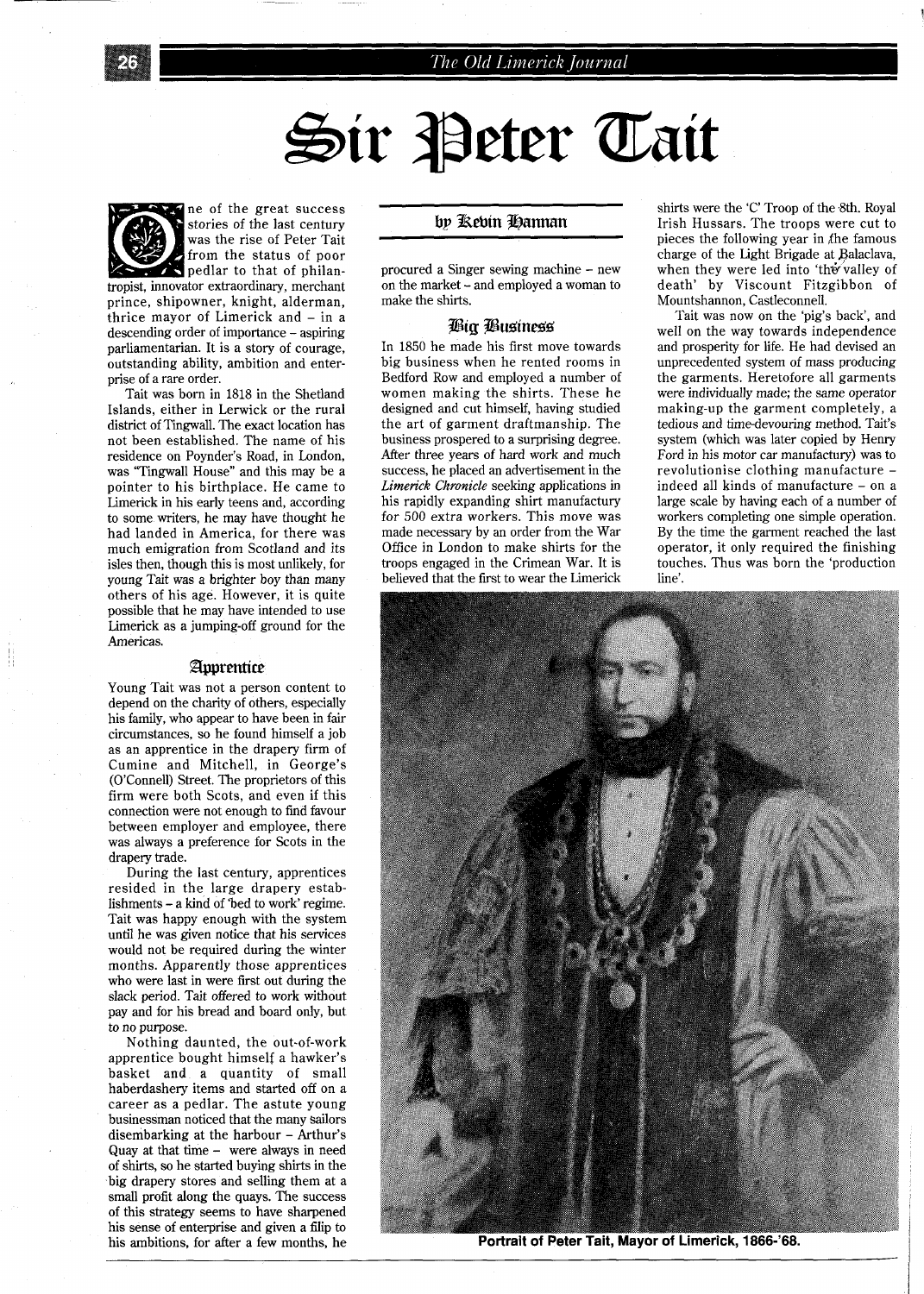# **Marriage**

Tait became an integral part of the social scene when he married Rose Abraham, who lived at "Fort Prospect" (near Janesboro). The marriage took place in the Independent Chapel in Bedford Row. This church was later adapted as a cinema - the well known "Grand Central". The new Mrs. Tait did not have to move far away from her old home, for her husband had purchased the beautiful "South Hill House", not far from "Fort Prospect". This was a splendid residence on an eminence in the southern suburbs of the city and affording panoramic views of the Clare hills. As proof that his success never went to his head, Tait's proudest possession (other than his wife) was the basket which he carried through the streets and lanes of the city hawking his simple merchandise. This he had hanging by white silk ribbons in his porch in "South Hill" as a memento of his hard times.

Unfortunately, this curio was destroyed in a fire which caused considerable damage to the house in 1863. The Taits resided in one of the Tontine houses in Castleconnell during the repairs of the fire damage.

## **The Production Line**

Tait next applied his mass production system to the fast manufacture of boots for the armed forces. After his first big order was rejected on the grounds of inferior quality, the merchandise was accepted, after Tait had insisted on a re-examination of the product. To cope with his everexpanding enterprise, Tait rented more spacious accommodation in Lord Edward Street. In due course he erected a modem factory on the site, the largest ever in the city.

By this time Tait's confidence had swelled up to such an extent that he petitioqed the British War Office, through the Lord Lieutenant in Dublin, requesting an order for complete army uniforms. At that time equipping a regiment with uniforms was a ponderous task; every item had to be made by hand by individual tailors. This fact must have swayed the War Office, for Tait was soon established as the official supplier of uniforms to the British army.

Tait's factory, now known as "The Army Clothing Factory", employed more than a thousand workers at reasonable wages. It generated relative prosperity among the working class and was a far cry from the soul-destroying slavery of the lace factories. It also provided a useful spin-off for local shopkeepers.

#### American Cibil Har

After the Crimean War, when the demands for British army uniforms slackened off, Tait went further afield to Canada and America. He was almost encumbered with orders. He received massive commissions from the Canadian army and the Confederate forces down south. To assist in the transport of uniforms to America, Tait used the three



Stained glass window at Southill House, **home of Peter Tait.** 

ships, "The Kelpie", "The Evelyn" and "The Elvie", which formed his own transatlantic fleet.

In 1864 he revived the flax spinning industry in Limerick, re-opening the old factory at Lansdowne which had been established by the Russell family in 1851. This industry proved a great boon to the people of Thomondgate for five years. It closed in 1869 due to a general depression in the market.

In 1865 Tait became an Alderman in<br>the Limerick Corporation. In the same but still maintained his South Hill home.<br>He also opened factories in Leeds and London to cater for his now almost world-<br>wide clientele.

benevolence included monetary assistance "Cannock and Tait". No doubt it was a<br>to the perpetually down-at-heel Michael thrilling experience for Tait to be back as to the perpetually down-at-heel Michael thrilling experience for Tait to be back as<br>Hogan, the Bard of Thomond, a part-owner of the firm where he had Hogan, the Bard of Thomond, a part-owner of the firm when<br>spontaneous act of charity that saved him worked as an apprentice draper. spontaneous act of charity that saved him

from the poison pen of the vitriolic poet, who had lampooned in his bitter satires, many respectable citizens, including John Rickard Tinsley, John Norris Russell and his brothers, James Bannatyne and many others. The Bard, who hated all merchants since his days working as a labourer in Russell's mills, made a notable exception of Tait by writing some complimentary verses about him.

## **Honours**

In 1850 the firm from which Tait had been year he purchased a residence in London, turfed out into the streets and lanes of the and John Arnott, and eight years<br>afterwards, when Arnott resigned his partnership, Tait became the new partner.<br>Thereafter the firm became known as Around this period Tait's wholehearted Thereafter the firm became known as<br>nevolence included monetary assistance "Cannock and Tait". No doubt it was a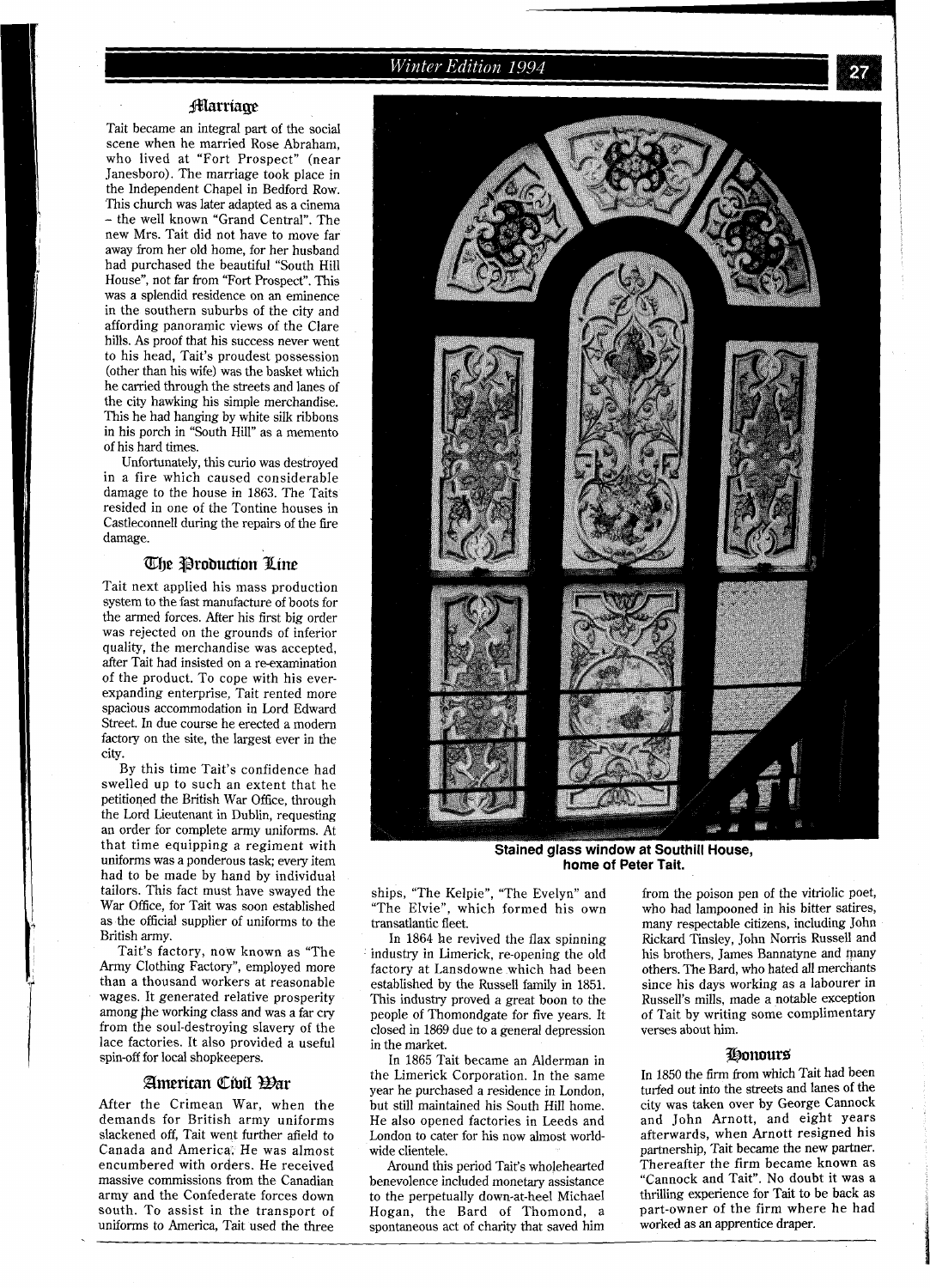# The Old Limerick Journal



The premises of Wm. Todd & Co., in the mid-nineteenth century.

At that time Tait started a small glovemaking department in Cannock's premises, but was not successful.

Tait's ships had done trojan work supplying uniforms to his customers at the other side of the Atlantic. The "Evelyn" succeeded in reaching the blockaded ports with uniforms for the Confederate forces and returned loaded with cotton. When this news reached the city, Tait was feted, and the citizens went wild with delight. Councillor T.C. Phayer made the following proposal at a Town Council meeting: "In acknowledgement of services rendered by Alderman Tait to this city, by the establishment of his great military clothing factory and flax factory, and drawing attention to the capabilities of our noble river by the starting of his steam vessels to America, we thereby request him to accept the office of Mayor for all the employment he has given the city". Tait was duly elected mayor for three consecutive years, 1865/66/67.

During the last year of his mayoralty, Tait launched a shipping service, in conjunction with the Belgian Government, between Ostend and Brazil. Later the service was extended to many European and American ports. This concern was known by the grandiose title: "The London, Belgian and River Plate Steamship Company".

#### **%it% Chck**

In that year also the famous Tait Clock was finished in Baker Place, a unique event, as the Lord Mayor of Dublin,

(Limerickman William Lane Joynt), said in the course of an address to the great gathering at the handing-over ceremony: "I assure you I feel the deepest pride and satisfaction in being present on this interesting occasion, which reflects much credit on those whose generosity is manifested in this testimonial, a splendid and enduring proof of their gratitude, and of their kindness towards the Mayor (Peter Tait), as it is also proof of his signal services to his fellow citizens .... And I am

proud that you have departed from a time honoured principle, that you have not waited 'til death laid him low to inscribe on some tombstone a record of his virtues and generosity, but in his lifetime as an encouragement to him to nobler virtues and as a tribute to his greatness".

The clock-tower was designed by the City Architect, William Corbett, who also designed the pedestal for the Treaty Stone. The builder was Mr. Connolly and the limestone was quarried in Garryowen.



Southill House, the home of Peter Tait.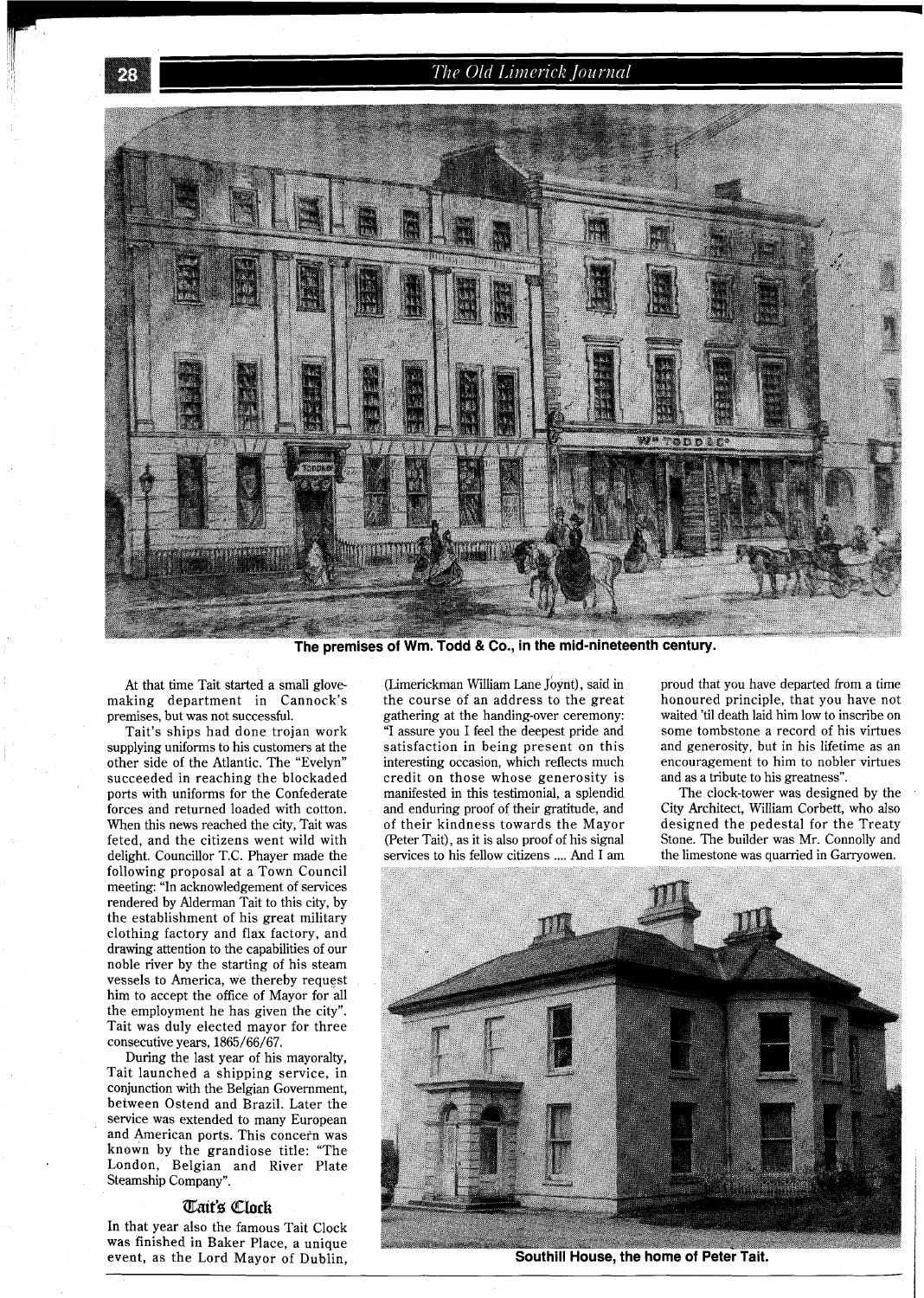Winter Edition 1994

#### **me Busting\$**

The following year Tait was knighted, and later in the same year he made the greatest mistake of his life by allowing himself to be inveigled into parliamentary politics, standing as a Tory against the Liberals, Francis Russell and George Gavin. A second candidate stood against the Liberals in that election. He was the nationalist journalist, Richard Pigot, who later became notorious as the forger of the Parnell London *Times.* 

It was bad enough for Tait to risk losing many of his friends and supporters by openly declaring his support for the Tories, but the campaign, one of the dirtiest ever fought in the city, was fraught with faction fighting, bribery, serious damage to property and even murder; a man named John Hill lost his life in a fight between rival mobs in - of all places - Baker Place, in the shadow of the recently erected, beautiful memorial clock. Even the Bard of Thomond was brought into the fray by liberally pillorying the leading citizens who were opposed to Tait's political opinions. After all the turmoil, Tait was defeated, an event which marked the beginning of the decline in his fortunes.

Many citizens were flabbergasted by Tait's association with the Tories - longtime enemies of all nationalist ideals - and his opposition to the two Liberal candidates, who were pledged to support Gladstone's movement to disestablish the Protestant Church in Ireland. Almost overnight, people turned against him and made their hostility known in many ways, so much so that he was so conscious of his unpopularity that he resigned the mayoralty on 1 December, 1868.

## The South Hill Scandal

Added to these misfortunes were the smarting after-effects of the affair which came to be known as "The South Hill Scandal", an affair that hinged around a maid servant named Ellen Hinchey at "South Hill", and Tait's ne'er-do-well brother, John. According to a contemporary account, "Hinchey became rather intimate with Tait's brother, which led to the birth of a child". Working class girls such as Ellen Hinchey who became pregnant outside of marriage in those days usually ended up in the Union Workhouse doing penance in worse than sackclothand-ashes, or serving a miserable life of hard labour and reparation as a "penitent" in the Good Shepherd Convent where her 'sin' would never be forgiven. But this was not the case on this occasion. All possible steps were taken to shield the Tait household from disgrace by sending the mother and child as far away from South Hill House as possible. But the Taits and their accomplices reckoned without those who differed from Sir Peter's political philosophy. The affair obviously became a *cause celebre* in local political circles and was exploited by Tait's political opponents to bring down the maximum amount of public embarrassment on his head.

The *Limerick Chronicle* took a



**Tait's Clock, at the turn of the century.** 

sympathetic view of Tait's treatment of Ellen Hinchey and placed all the blame at the maid's door. According to the newspaper, Peter Tait, then Mayor of Limerick, only became aware of the situation some eight months after the child was born. The *Chronicle* published a report on an investigation, held in Limerick Lunatic Asylum, on 4 February, 1868, and commented:

'The Mayor provided her with money and had the child sent to a convent to be brought up in the Roman Catholic faith. He gave the girl an allowance of El a week, at the same time placing her in a position in London to enable her to have access to the child whenever she pleased. But possessed of an ungovernable passion, she gave so much annoyance to the Rev. Mother Superior at the Convent of Saint Vincent de Paul, where the child was placed, that the lady would not have the woman annoying her in the outrageous manner she did, and gave back the child to those from whom she received it".

The investigation showed Ellen Hinchey to be a handful who sorely tried

the patience of all those with whom she came into contact, and went on to give a glowing account of Peter Tait's benevolence. The *Chronicle* went on:

*Next she was sent to New York to her brother, through an arrangement with Dr. Butler, and the sum of* £30 *remitted to the Roman Catholic Bishop there. But the woman's conduct there became so scandalously outrageous that the Archbishop in New York gave her up the money to get rid of her. The next that was heard of the woman was her return to Limerick and giving annoyance to the Mayor and his family, making him miserable, and compelling him to have \$ersons on the look out for her, so as to guard against her wiles. Let it be remembered that the child had to be taken from the woman to prevent her fiom murdering it, which she attempted to do in London, as was proved at the investigation. What greater kindness could be done to any unfortunate female than was exhibited by the Mayor, who, throughout sought to save her character before the world and to veil her shame? In some unaccountable way the Mayor*